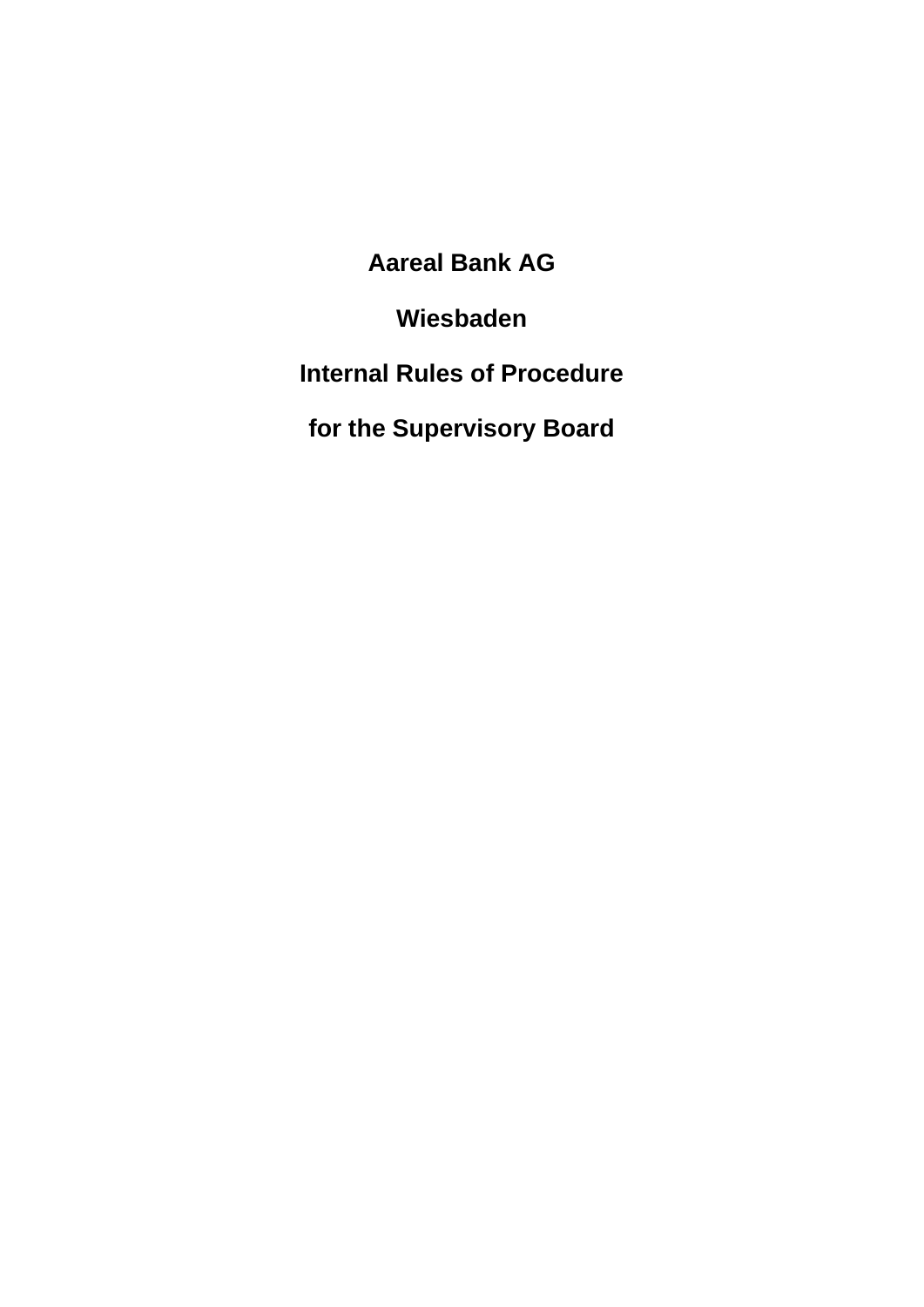# **Contents**

The Supervisory Board hereby adopts the following Internal Rules of Procedure (Geschäftsordnung), which shall also apply, mutatis mutandis, to its committees: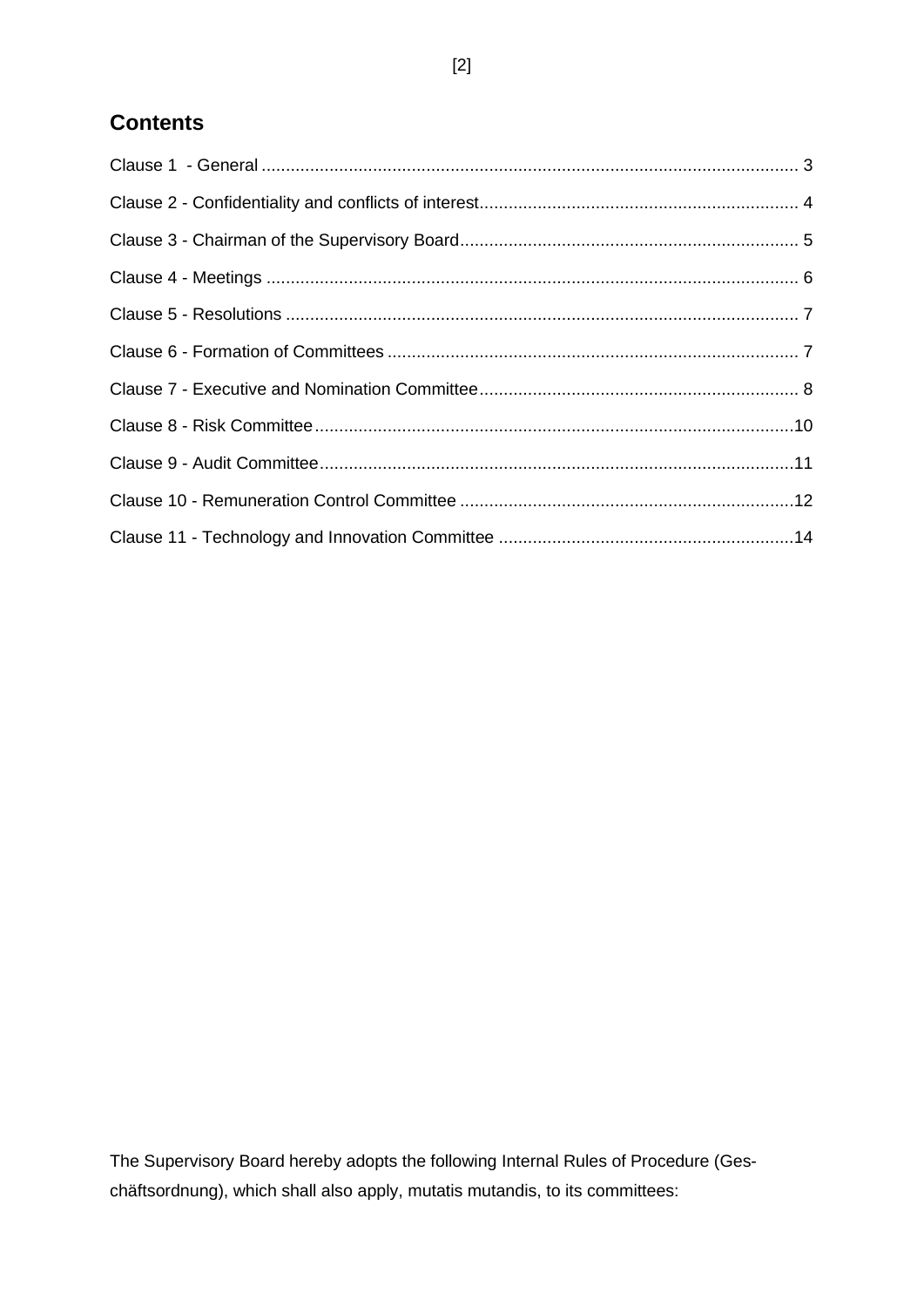#### **Clause 1 - General**

- <span id="page-2-0"></span>(1) The Supervisory Board advises and monitors the Management Board in the management of the Company. It monitors the Management Board, particularly with regard to compliance with the relevant banking and financial regulations. It devotes sufficient time to the discussion of strategies, risks and remuneration systems for the Management Board and employees.
- (2) The Supervisory Board is responsible for designing a suitable remuneration scheme for the Management Board pursuant to section 25a (1) no. 6 in conjunction with paragraph 5 of the German Banking Act (Kreditwesengesetz – "KWG") and the German Regulation on Remuneration in Financial Institutions (Institutsvergütungsverordnung - InstitutsVergV). Based on the recommendations of the Remuneration Control Committee, the Supervisory Board determines the overall remuneration of the individual members of the Management Board and resolves on and regularly reviews the remuneration system. Should external experts be consulted to assess the suitability of compensation, care must be taken to ensure that they are not linked to the Management Board or the Company.
- (3) The Supervisory Board shall conduct its business in the interests of the Company, in accordance with the law, the Memorandum and Articles of Association, these Internal Rules of Procedure, and the Code of Conduct of Aareal Bank Group with the due diligence of a prudent managing body.
- (4) In the Suitability Policy, the Supervisory Board has defined competence criteria to assess the members of the Management Board and the Supervisory Board as well as these bodies as a whole, determined criteria of independence for the Supervisory Board and set up assessment and training processes.
- (5) In order to carry out their tasks, the Supervisory Board and the Committees may consult auditors, legal advisors and any other advisors at their discretion and provided it is objectively necessary. Consultations with internal and external advisors shall be restricted to specific individual issues and to a limited period of time. The Company shall bear the costs.
- (6) The Supervisory Board enacts the Internal Rules of Procedure for the Management Board. Among other things, such Internal Rules of Procedure shall stipulate transactions of fundamental importance to the Company which are subject to the approval of the Supervisory Board and governs the reporting duties of the Management Board.
- (7) In its plenary meetings, the Supervisory Board deals with all matters which, according to the applicable law, are incumbent on it unless, in accordance with legal requirements, they are subsequently delegated to individual committees with the authority to resolve.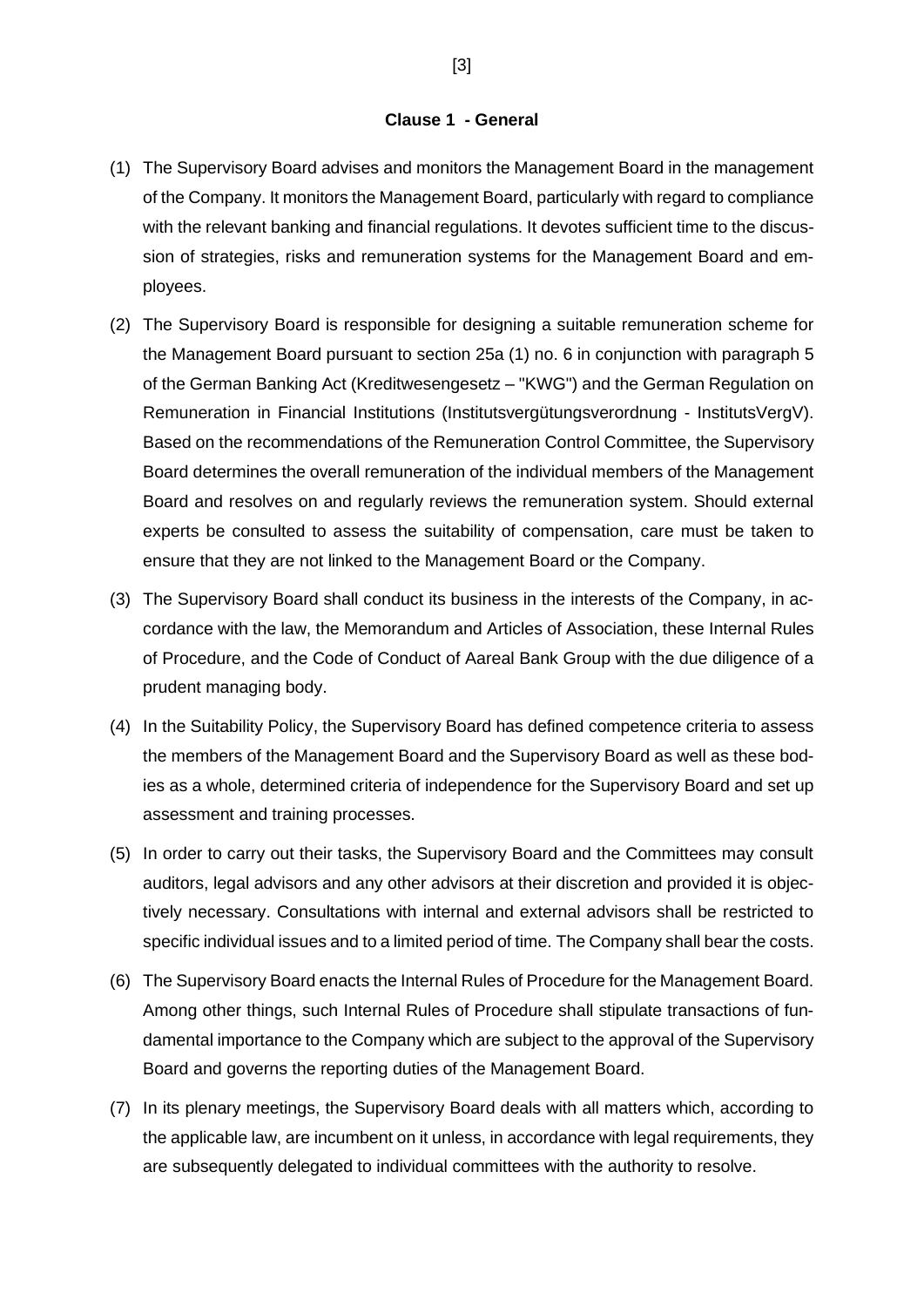(8) The plenary meetings of the Supervisory Board are entitled to take decisions on delegated tasks at any time and without preparation by the committee responsible.

#### **Clause 2 - Confidentiality and conflicts of interest**

- <span id="page-3-0"></span>(1) Members of the Supervisory Board must maintain secrecy vis-à-vis third parties with regard to any facts of which they become aware through their activity as Supervisory Board members and the disclosure of which could compromise the interests of the Company. They shall, in particular, be obliged to maintain secrecy with regard to any confidential reports received, and any confidential discussions, including voting, debates and their outcomes and the positions and personal statements of individual Supervisory Board members. Such obligations shall continue to exist beyond the termination of office.
- (2) On termination of their office, members of the Supervisory Board are required to return to the Company, i.e. to the Chairman of the Supervisory Board, without delay all electronic devices furnished by the Company and all documents, such as written information, correspondence, recordings, etc. which refer to confidential Company matters that are in their possession. This obligation includes duplicates and photocopies as well. Electronic recordings must be deleted. Members of the Supervisory Board can claim no right of retention to such documents.
- (3) If the Supervisory Board, its individual committees or its individual members engage external consultants to the extent permitted in order to perform their duties, they are responsible for ensuring that these external consultants likewise comply with the duty of confidentiality.
- (4) Before and during the term of office, each member of the Supervisory Board shall be obliged to inform the Chairman of the Supervisory Board without delay of any conflicts of interest that may arise, in particular as a result of an advisory role or directorship at any client, supplier, lender or other third party, and any circumstance that may militate against the independence of the member in the performance of his or her supervisory activities.
- (5) Before and during the term of office, each member of the Supervisory Board shall be obliged to inform Aareal Bank AG of any relevant mandates in other enterprises pursuant to section 25d of the German Banking Act (Kreditwesengesetz – "KWG") and/or section 285 of the German Commercial Code (Handelsgesetzbuch – "HGB") in conjunction with section 125 of the German Public Limited Companies Act (Aktiengesetz – "AktG").
- (6) All Supervisory Board members must inform the Federal Financial Supervisory Authority and the Company in writing and without delay of any transactions within the meaning of and pursuant to article 19 Regulation (EU) No 596/2014 on market abuse. Furthermore,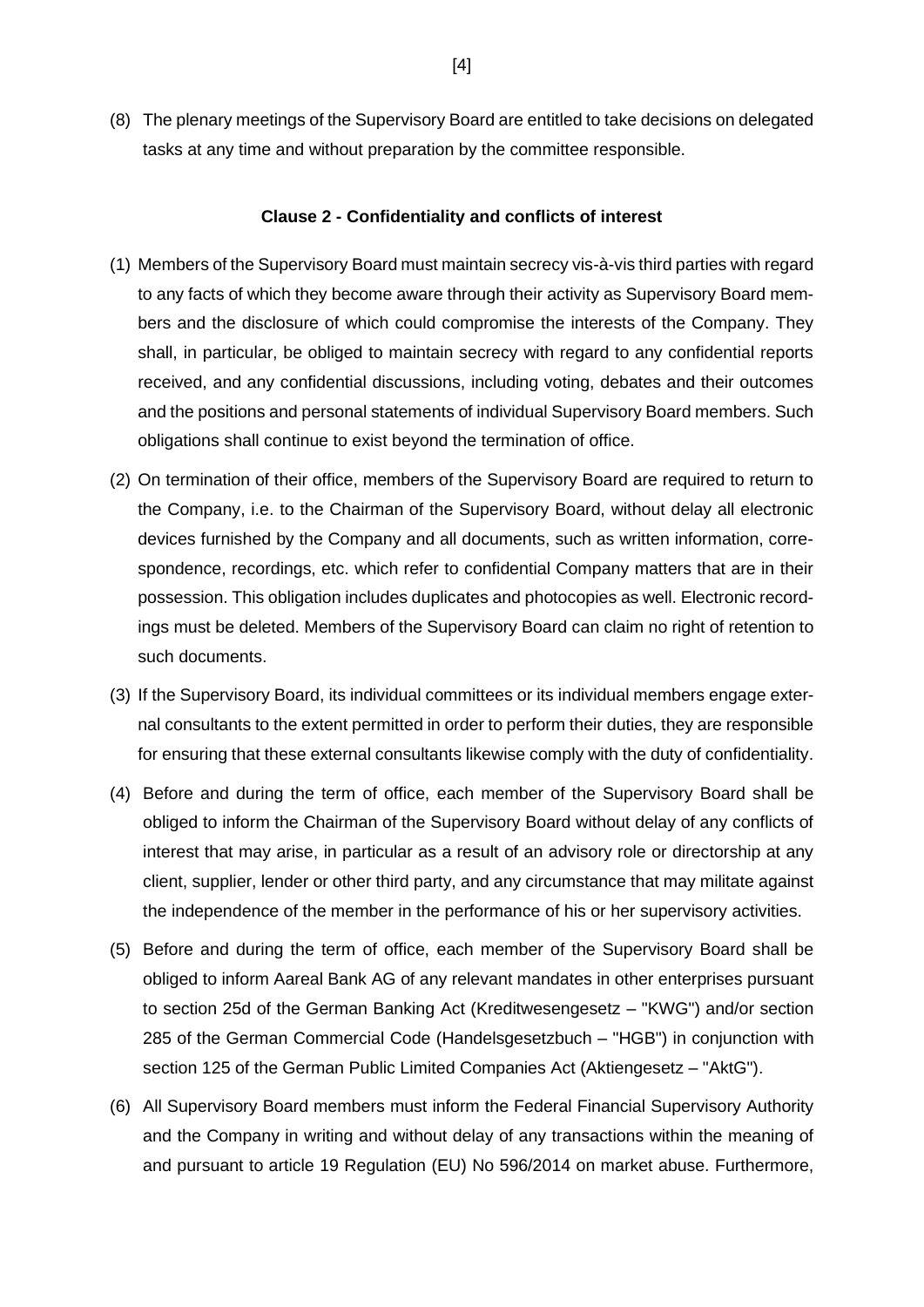transactions within the meaning of IAS 24 and newly-established relationships with persons or undertakings within the meaning of section 15 of the KWG must be disclosed to the Company without undue delay.

(7) The Conflict of Interest Policy (VS/AR-CoIP) dealing with conflicts of interest of members of the Management Board and Supervisory Board and jointly passed by these bodies shall also apply.

## **Clause 3 - Chairman of the Supervisory Board**

- <span id="page-4-0"></span>(1) The Chairman of the Supervisory Board shall coordinate the work and chair the meetings of the Supervisory Board, develop the agenda for its meetings (cf. clause 4) and represent its interests externally. The Chairman shall ensure a proper organisation of the Supervisory Board's work, in particular regarding
	- 1. the clear distribution of tasks between committees;
	- 2. the efficient exchange of information between the Supervisory Board and its committees in order to ensure that the Supervisory Board fulfils all of its duties;
	- 3. an open culture of discussion, which promotes the exchange of opposite opinions;
	- 4. allocation of sufficient dedicated time during Supervisory Board meetings to the discussion of essential issues related to the Bank's strategy and risk management (as defined in section 25a of the KWG);
	- 5. the provision of a proper information basis used by the Supervisory Board as a foundation for its supervisory and other decisions;
	- 6. the delivery of information to the Supervisory Board with sufficient prior notice, allowing Board members to adequately prepare for the Board meetings.

The Supervisory Board's duty to ensure a proper organisation of the Supervisory Board work shall remain unaffected thereby.

(2) In the event the Chairman of the Supervisory Board is informed by the Management Board or its Chairman of important events (see clause 7(1) of the Internal Rules of Procedure for the Management Board), the Chairman of the Supervisory Board shall decide, exercising due care and diligence, on the further notification of the Supervisory Board and, if necessary, convene a Supervisory Board meeting. The Chairman of the Supervisory Board shall inform the other Supervisory Board members immediately if necessitated by the circumstances.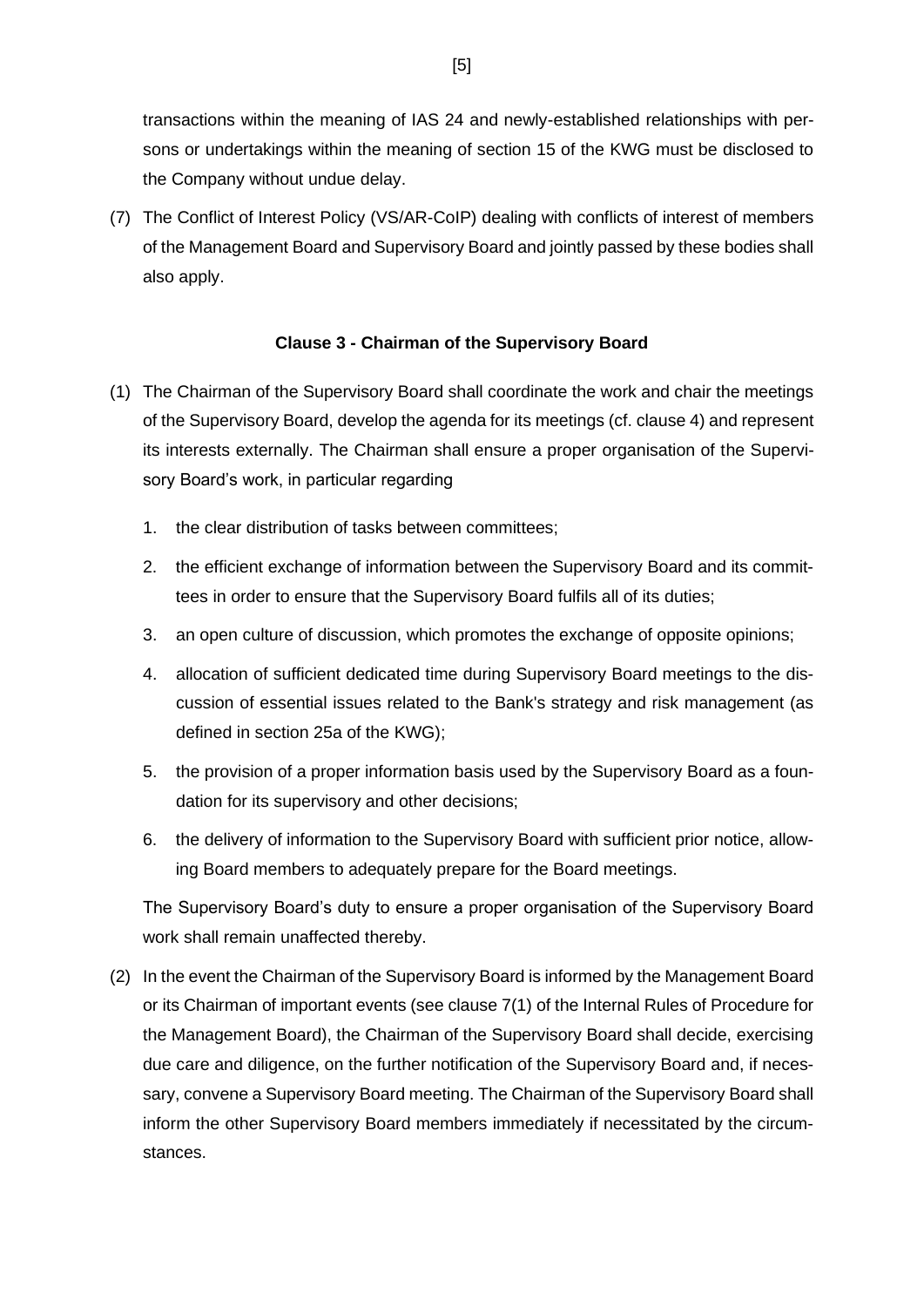- (3) In the event a Supervisory Board member discloses a conflict of interest to the Chairman, the Chairman shall decide to whom such information shall be passed, and whether the Supervisory Board member affected shall participate in meetings. More detailed provisions in this regard are set out in the VS/AR-CoIP.
- (4) The Chairman of the Supervisory Board may take part in discussions with investors. However, the Chairman must restrict himself/herself to subjects specific to the Supervisory Board and observe the duty of confidentiality pursuant to Section 2 of these Internal Rules of Procedure and legal requirements. His/Her own personal opinion is to be designated as such. The Chairman shall inform the Executive and Nomination Committee at its next meeting of the key points of those discussions.

#### **Clause 4 - Meetings**

- <span id="page-5-0"></span>(1) Invitations to Supervisory Board meetings shall be sent with a notice period of at least one week and include a copy of the agenda. This may also take place with the use of electronic media. In cases of urgency, the notice period may be reduced and the meeting may be convened orally or by telephone.
- (2) The agenda shall specify the topics for discussion and contain any motions to be tabled at the meeting. The items and motions of individual members of the Supervisory Board, or any proposed by the Management Board are to be placed on the agenda, provided they are submitted prior to its despatch.
- (3) Topics not on the agenda may be discussed if the members present so resolve by way of a simple majority; a substantive resolution may only be adopted if no member of the Supervisory Board opposes it. Supervisory Board members absent from the meeting must be given the opportunity to object to the resolution within a suitable period designated by the Chairman or to submit their vote in writing. Taking into account the votes submitted in writing, the resolution shall only take effect if the absent members of the Supervisory Board do not object to it within the set period. The Chairman shall notify the Supervisory Board members without delay of the outcome of the vote once the set deadline has expired.
- (4) At the invitation of the Supervisory Board Chairman, the Management Board or individual members thereof shall participate in Supervisory Board meetings. The Management Board or individual members thereof shall not be permitted to attend meetings of the Supervisory Board at which their remuneration, their suitability, their succession, any behaviour that breaches their duties, or conflicts of interest are discussed or decided upon.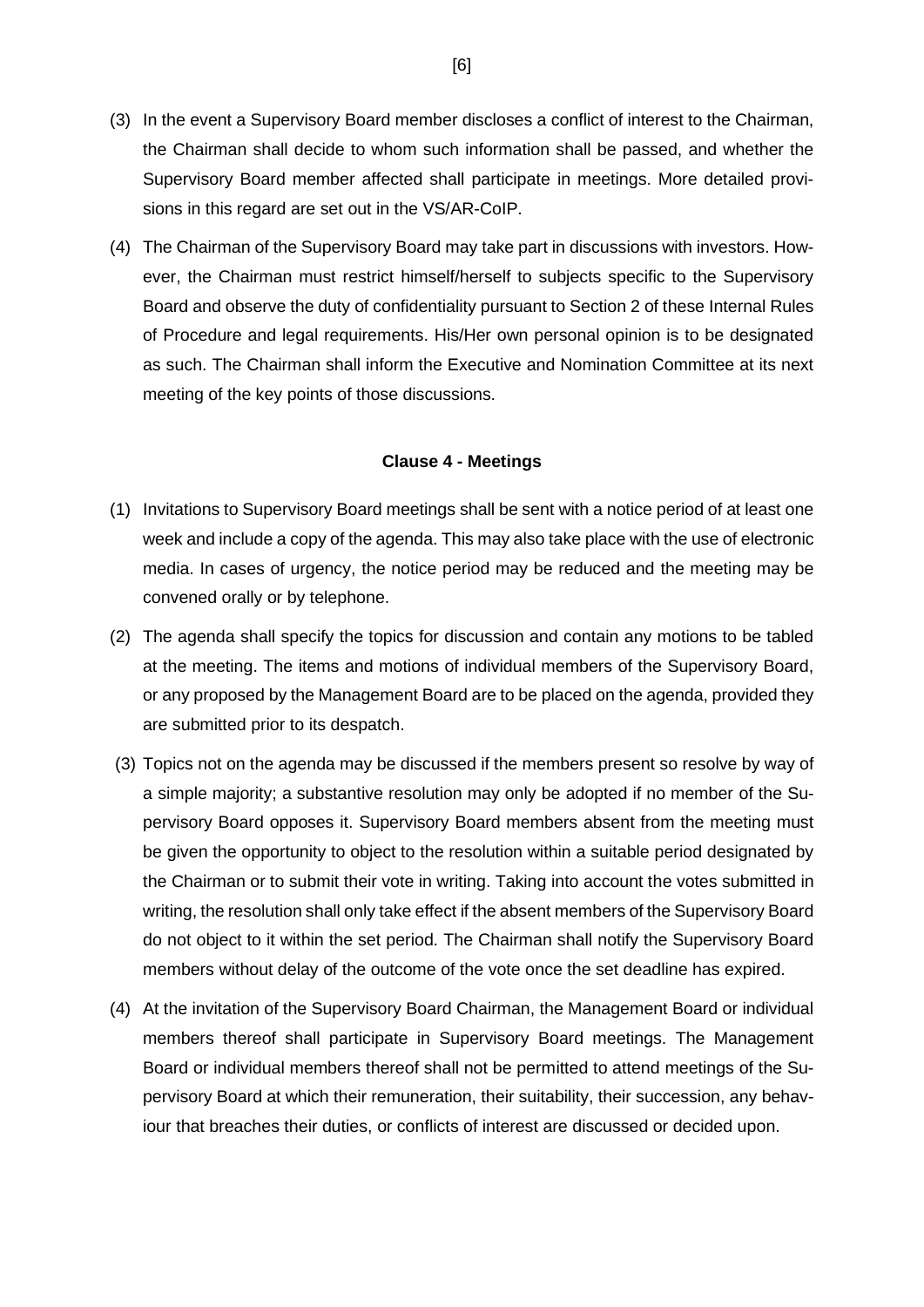(5) Minutes shall be recorded for all meetings of the Supervisory Board and signed by the Chairman. The requirements are defined in Section 12 (4) of the Memorandum and Articles of Association. The Chairman of the Supervisory Board signs the minutes after approval of their content by the Supervisory Board. Each member of the Supervisory Board shall receive a copy of the signed minutes on demand, at least electronically (e.g. via email).

# **Clause 5 - Resolutions**

- <span id="page-6-0"></span>(1) The Supervisory Board shall be quorate if at least half of the members participate in the resolution. Attendees may participate in person, by telephone or video, provided that they can be addressed directly during the meeting.
- (2) The committees shall be quorate if half of their members, but at least three committee members participate in the resolution.
- (3) The resolutions of the Supervisory Board and its committees are carried by a simple majority. In the event of a tie, the Chairman of the meeting shall have the casting vote. If none of the members object, absent members of the Supervisory Board may participate in resolutions at meetings by submitting their vote in writing, by telephone or other similar forms of casting votes, such as electronically (so-called mixed voting methods).
- (4) If no member of the Supervisory Board objects, the Chairman may determine that a resolution may also be adopted outside of meetings electronically, in writing, by fax or other similar form of adopting a resolution, as well as via a combination of all the previously mentioned means of adopting resolutions. The clauses pertaining to the Chairman of the meeting and making resolutions apply analogously to votes cast outside of the meetings.

## **Clause 6 - Formation of Committees**

- <span id="page-6-1"></span>(1) The Supervisory Board shall form the following committees from among its members:
	- 1. an Executive and Nomination Committee,
	- 2. a Risk Committee,
	- 3. an Audit Committee,
	- 4. a Remuneration Control Committee and
	- 5. a Technology and Innovation Committee.
- (2) Every committee shall comprise at least four but no more than six members.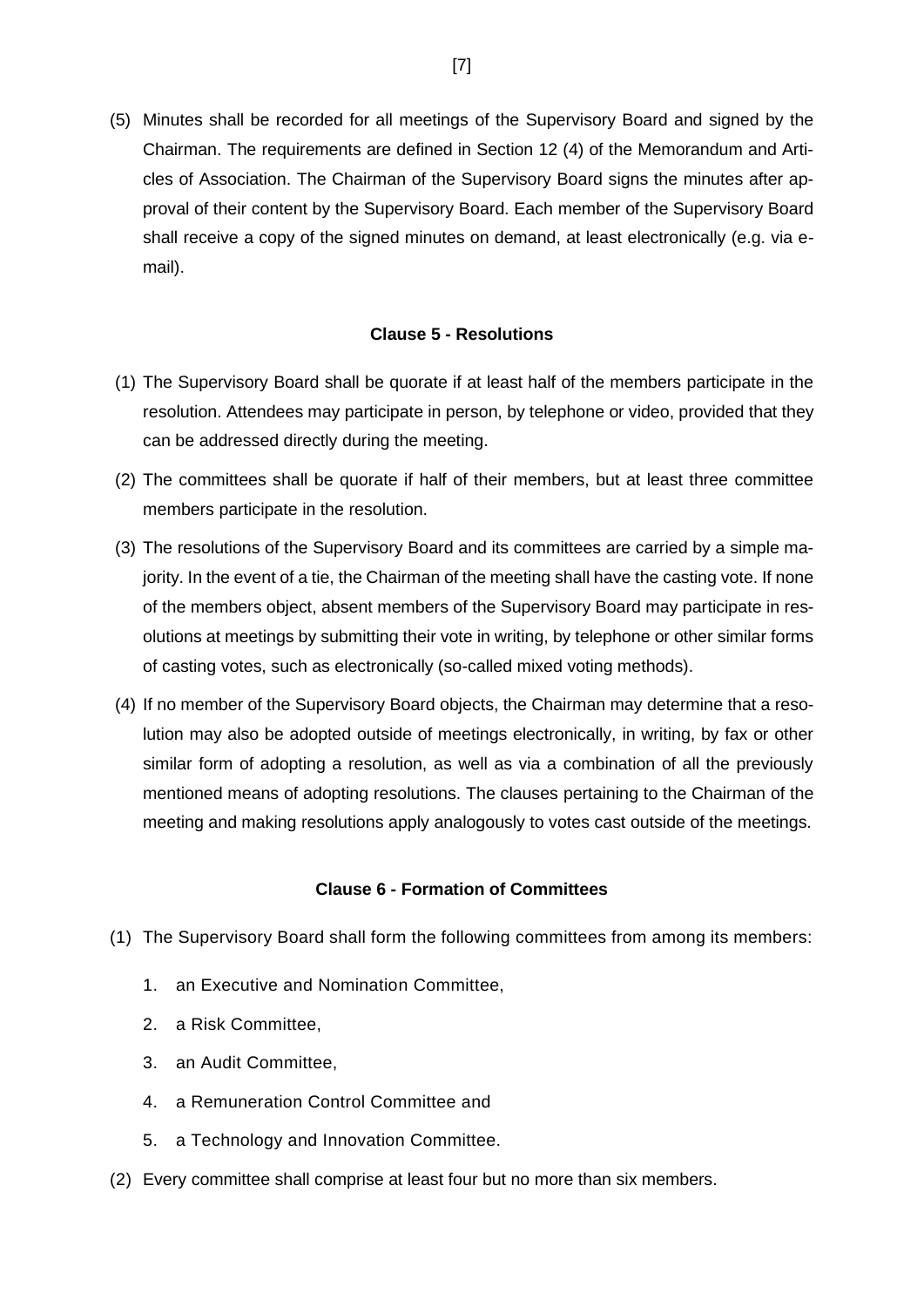- (3) At least one member of every committee should be an employee representative.
- (4) The committee members shall be elected in the Supervisory Board meeting following an Annual General Meeting during which a resolution has been passed to (re-)elect shareholder representatives or a change on the employee representative side has become effective.
- (5) Different committees shall not comprise exactly the same members. In order to promote cooperation and technical exchanges between the individual committees, at least one member of each committee should belong to an additional committee.
- (6) The Supervisory Board shall designate the committee chairmen and their deputies. The committee chairmen shall ensure a proper organisation of their respective committee's work in line with clause 3 (1) and (2) of these Internal Rules of Procedure.
- (7) Unless already informed by way of minutes, reports or other documents, the Supervisory Board shall be suitably briefed on committee work by the Chairmen of the respective committees in regular Supervisory Board meetings. Such briefing may be limited to the essential activities, recommendations and results of the committees.
- (8) Minutes shall be recorded for all committee meetings, and signed by the Chairman of the relevant committee. Clause 4 paragraph 5 shall apply mutatis mutandis.
- (9) The provisions of clause 4 which apply to the Supervisory Board are applicable to the committees *mutatis mutandis*.

# **Clause 7 - Executive and Nomination Committee**

- <span id="page-7-0"></span>(1) The Executive and Nomination Committee shall advise the Management Board; it prepares resolutions to be taken by the Supervisory Board concerning fundamental issues, personnel matters and capital measures (to the extent that the Supervisory Board is to be involved in this respect); the committee shall also monitor corporate governance.
- (2) The Committee shall be responsible for the following additional tasks, in particular:
	- 1. discussing the business strategy submitted by the Management Board, including the options for realising that strategy as well as progress made in implementation;
	- 2. identifying candidates for appointment to the Management Board in line with the Suitability Policy (including preparation of a corresponding profile for the position to be filled); preparing the appointment and termination of appointment/dismissal of Management Board members, including Supervisory Board resolutions regarding employ-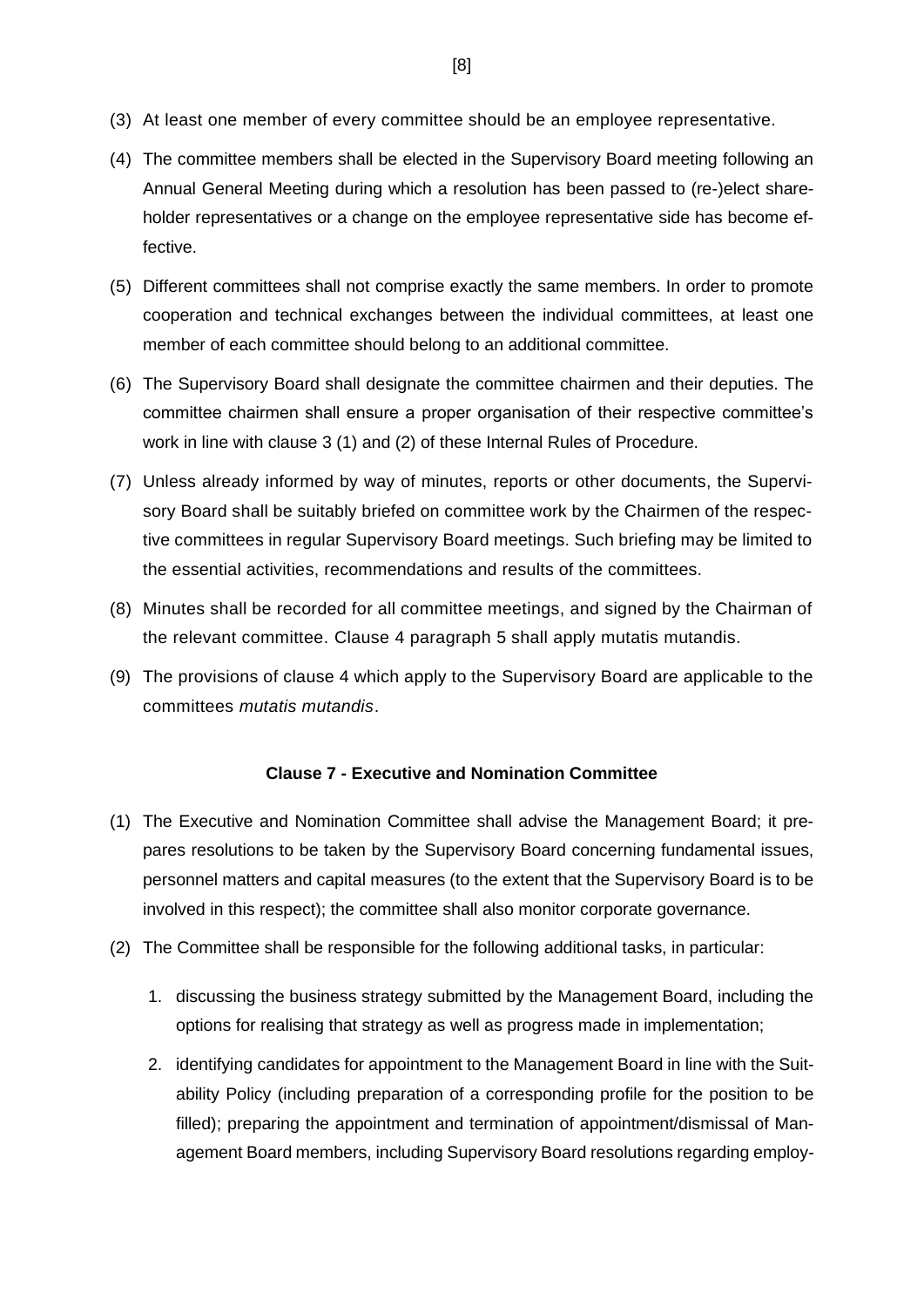ment contracts for Management Board members. Proposals on remuneration elements in the contracts of employment shall be agreed with the Remuneration Control Committee. The obligation of the Remuneration Control Committee, as stipulated in clause 10 (2) number 2 of these Internal Rules of Procedure, shall remain unaffected thereby. The Remuneration Control Committee will take an independent decision;

- 3. succession planning, plus preparing objectives for the promotion of the under-represented gender on the Supervisory Board and the Management Board, and conceiving a strategy to achieve such objectives. More detailed provisions in this regard are set out in the Suitability Policy.
- 4. advising the Supervisory Board concerning the proposals to be submitted to the Annual General Meeting for resolution (except for the proposals concerning the selection of external auditors). The Executive and Nomination Committee shall prepare suitable nominations for election of shareholder representatives to the Supervisory Board in line with the Suitability Policy, to be put before the Annual General Meeting. While engaged in this task, the committee shall consider the balance and diversity of the knowledge, skills and experience of all members of the Supervisory Board, draft a job description with an applicant profile, and specify the time required for the role. The shareholder representatives in the Executive and Nomination Committee shall reserve the right to prepare the Supervisory Board proposals concerning the election of shareholder representatives to the Supervisory Board.
- 5. granting approval for external activities that Management Board members wish to engage in for remuneration, and for the assumption of Supervisory Board mandates outside the Group;
- 6. approving the appointment of Senior General Managers (Generalbevollmächtigte);
- 7. conducting the annual evaluation in accordance with section 25d (11) sentence 1, nos. 3 and 4 of the KWG, taking into account section 25d (11) sentence 2 of the KWG;
- 8. reviewing the principles adhered to by the Management Board in identifying and appointing individuals to the Company's upper management level;
- 9. preparing resolutions the Supervisory Board has to take with regard to governance rules (including these Internal Rules of Procedure for the Supervisory Board, Internal Rules of Procedure for the Management Board, Suitability Policy and VS/AR-CoIP, Code of Conduct etc.);
- 10. advising the Supervisory Board with regard to the annual review of so-called governance arrangements at Aareal Bank;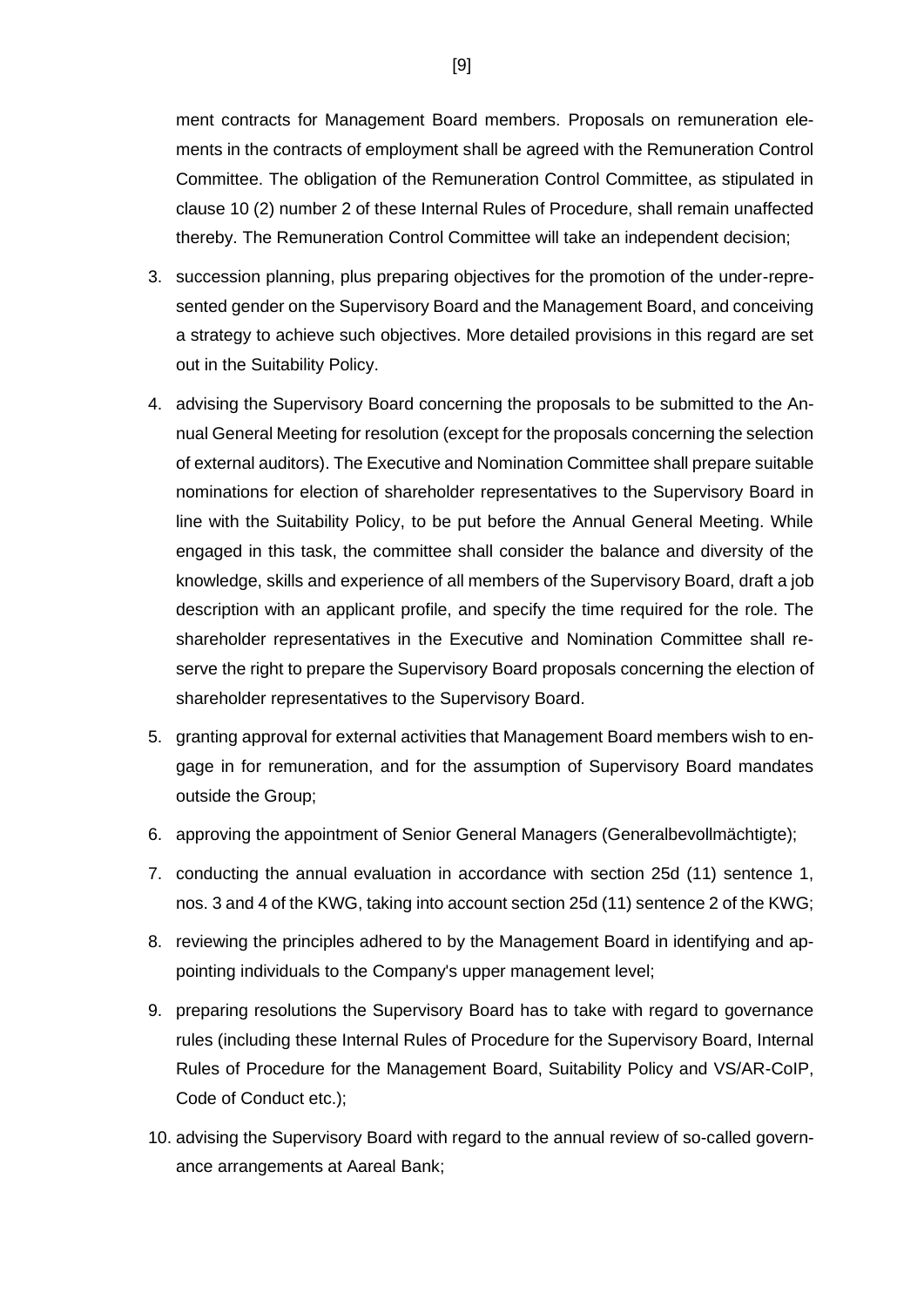- 11. approving loans granted by the Company to related parties or companies (Organkredite), or by Group companies as defined in section 15 of the German Banking Act;
- 12. approving transactions with related parties as per section 111b (1) of the German Public Limited Companies Act as a committee under section 107 (3) sentence 4 of the German Public Limited Companies Act, provided no member of the committee is involved in the transaction;
- 13. approving agreements and other transactions requiring approval which are not covered under the legal provisions as per sections 111 a ff. of the German Public Limited Companies Act as a result of the VS/AR-CoIP in their currently applicable version;
- 14. taking note of conflicts of interest of members of the Management Board and the Supervisory Board, as defined in the VS/AR-CoIP, and reporting them to the Supervisory Board where appropriate;
- 15. preparation of the statement of the Supervisory Board regarding takeover offers in accordance with section 27 (1) of the German Securities Takeover Act (Wertpapiererwerbs- und Übernahmegesetz ‒ "WpÜG"), and preparation of decisions of the Supervisory Board regarding actions to be taken by the Management Board beyond the normal course of business upon the announcement of a takeover offer.
- 16. decision on delaying the disclosure of inside information according to Art. 17 of the European MAR (Market Abuse Regulation).

#### **Clause 8 - Risk Committee**

- <span id="page-9-0"></span>(1) The Risk Committee shall:
	- 1. advise the Supervisory Board on the current and future risk appetite, on the Bank's aggregate propensity to accept risk, its aggregate risk-bearing capacity and overall risk strategy; the Committee shall support Aareal Bank AG's Supervisory Board in monitoring the implementation of this strategy, the risk appetite, and compliance with the limits derived in order to ascertain the Bank's risk-bearing capacity. For the purpose of monitoring risk-bearing capacity, the Risk Committee takes a selection of various scenarios (and their effects on the Bank's risk profile) into account;
	- 2. monitor whether the conditions in the client business are in line with the business model and risk structure of the Company; should this not be the case, the Risk Committee shall submit proposals to the Management Board specifying how the conditions in the client business may be structured to bring them into line with the business model and risk structure;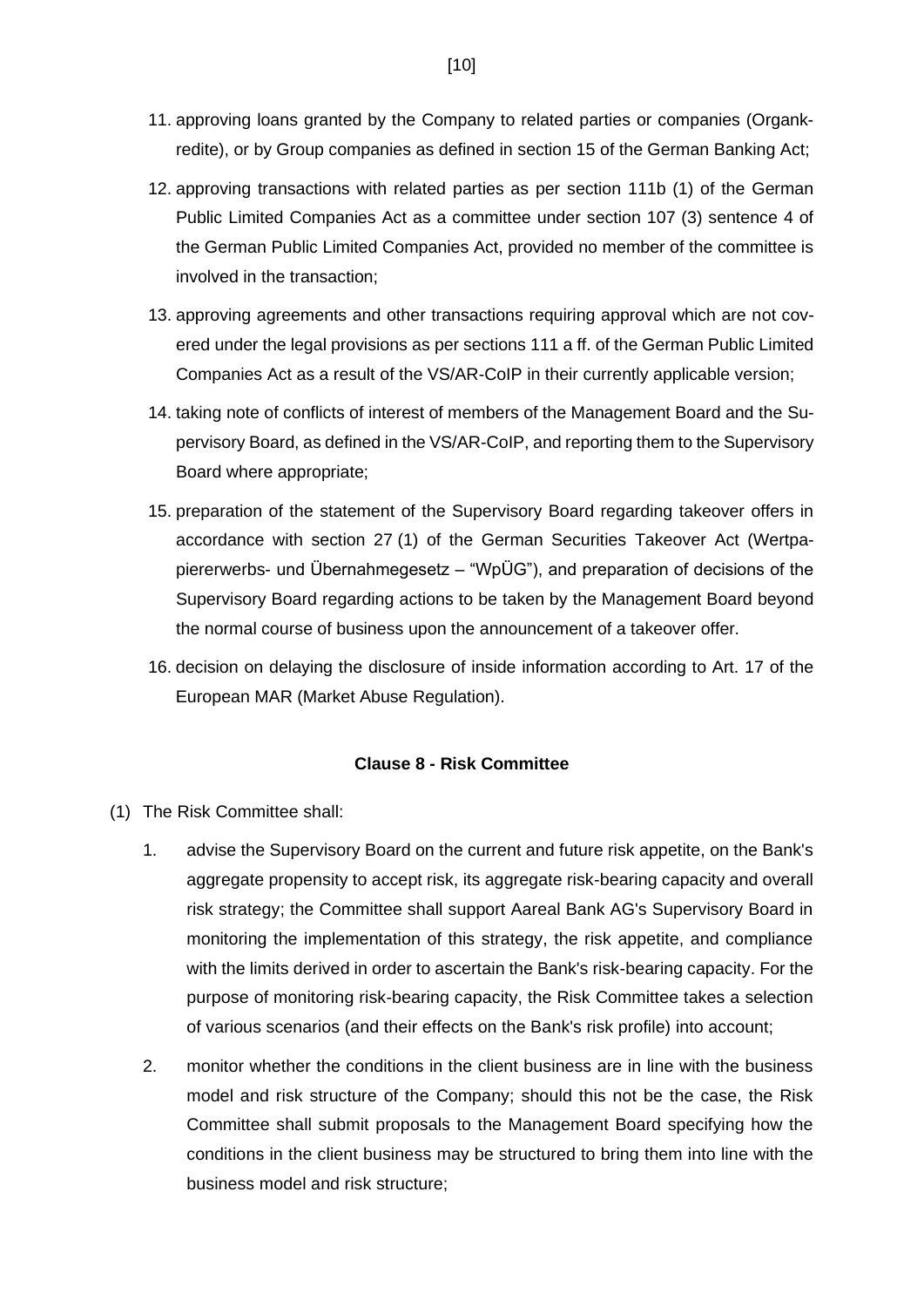- 3. examine, on a regular basis and as deemed necessary, whether the incentives set by the remuneration system take into consideration the risk, capital and liquidity structure of the company as well as the likelihood and timing of earnings. The Risk Committee shall monitor the material risks of the Bank.
- (2) The Risk Committee shall determine the type, volume, format and frequency of the strategy and risk information to be submitted by the Management Board. Where information is to be submitted both to the Risk Committee and to the plenary meeting of the Supervisory Board, only one report shall be prepared, to the extent possible.
- (3) Furthermore, the Risk Committee shall be made aware in good time of transactions defined in clause 6 (2) of the Internal Rules of Procedure for the Management Board.
- (4) The Chairman of the Risk Committee, or a representative authorised by the Chairman, may obtain information directly from the Head of Internal Audit, the Head of Risk Controlling, the Compliance Officer, the Chief Information Security Officer, and the Head of Second Line of Defence (NPL), provided the Management Board is informed thereof.

## **Clause 9 - Audit Committee**

- <span id="page-10-0"></span>(1) The Committee shall be responsible for accounting matters, and for auditing the Company and the Group, including risk management. The Audit Committee shall be responsible for the following tasks in particular:
	- 1. preparing the audit of the annual financial statements and the consolidated financial statements including the respective Management Reports by the Supervisory Board, on the basis of the results of the audit and the supplementary notes of the external auditor; and the evaluation of the external auditor's report;
	- 2. preparing the audit of the sustainability report to be published annually, and, as required, the evaluation of a third-party sustainability audit report;
	- 3. monitoring the implementation of the audit, and approving non-auditing services rendered by the external auditor (scope, frequency, reports, and scope of approved nonauditing services), and handling issues relating to the requisite independence of the external auditor, preparing the issuance or continuation of the audit assignment to the external auditor, determining the key points of the audit, and agreeing fees;
	- 4. reporting to the Supervisory Board concerning the Committee's assessment of financial statements, and of the external auditors' comments;
	- 5. monitoring the prompt rectification by the Management Board of any shortcomings established by the external auditor by means of suitable measures;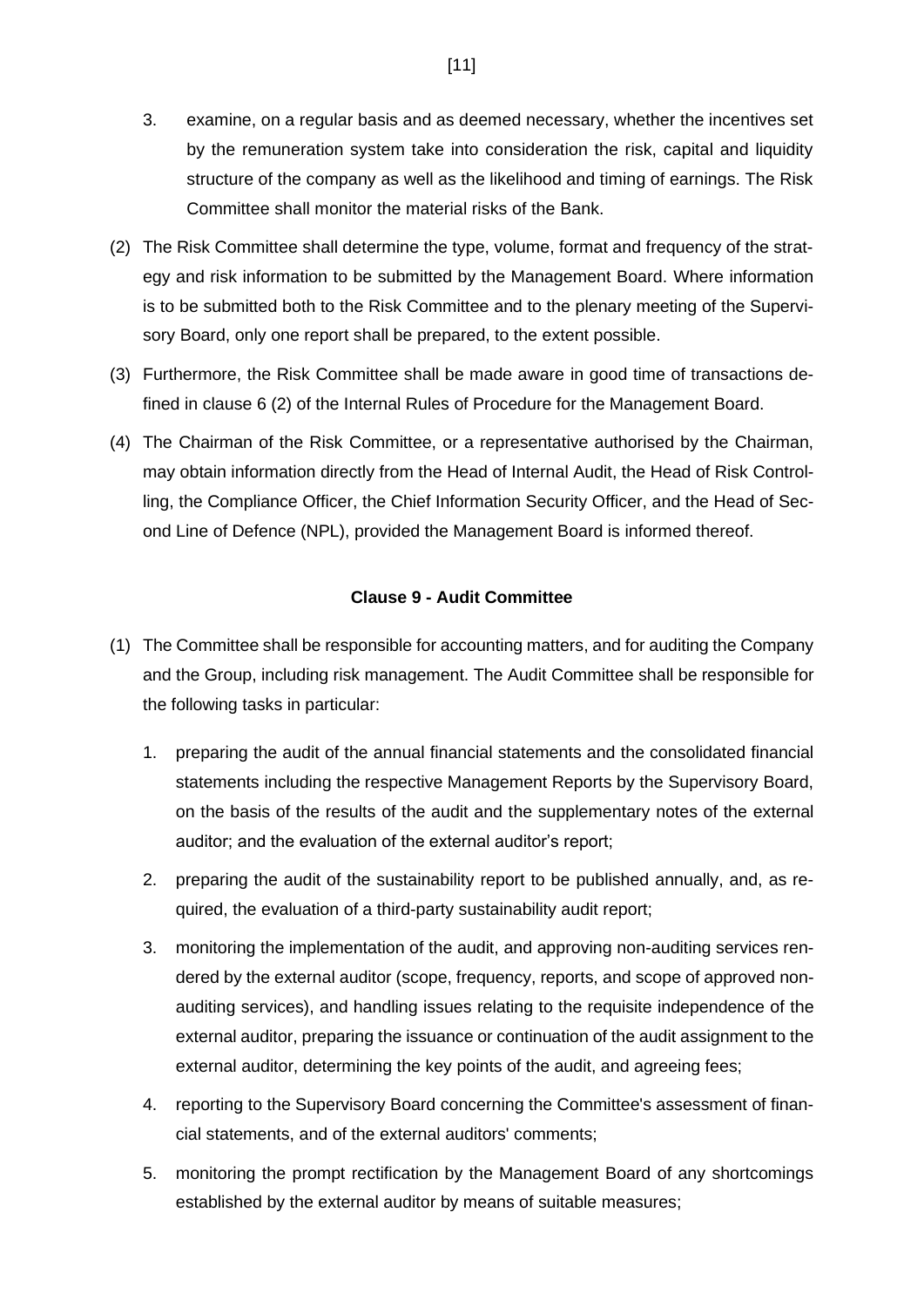- 6. discussing the half-year and quarterly reports / notifications with the Management Board prior to their publication;
- 7. auditing the projections presented by the Management Board for the Group and its business segments;
- 8. taking note of the reports submitted by the Compliance Officer;
- 9. monitoring the effectiveness of the risk management system, especially of the Internal Control System and of Internal Audit;
- 10. monitoring of the accounting and financial reporting process;
- 11. monitoring the dividend distribution policy discussed with the Supervisory Board, acknowledging planned capital markets communications regarding the dividend distribution policy adopted.
- (2) The Chairman of the Audit Committee, or a representative authorised by the Chairman, may obtain information direct from the Head of Internal Audit, the Head of Risk Controlling, the Head of Compliance, or the Chief Information Security Officer. The Management Board must be informed thereof.

## **Clause 10 - Remuneration Control Committee**

- <span id="page-11-0"></span>(1) The Remuneration Control Committee shall comprise at least one employee representative.
- (2) The Remuneration Control Committee shall carry out the tasks laid down in section 25d (12) of the KWG and section 15 of the German Regulation on Remuneration in Financial Institutions (Institutsvergütungsverordnung – "InstitutsVergV"), in particular
	- 1. monitoring the appropriate structure of the remuneration systems for the Management Board members and employees, in particular the appropriate structure of remuneration for those employees with a significant influence on the overall risk profile of the institution.
	- 2. supporting the Supervisory Board in establishing appropriate remuneration systems for members of the Management Board, particularly by
		- i. discussing the proposals of the Executive and Nomination Committee on remuneration elements in the contracts of employment of the members of the Management Board, while at the same time recommending a resolution on these elements to be adopted;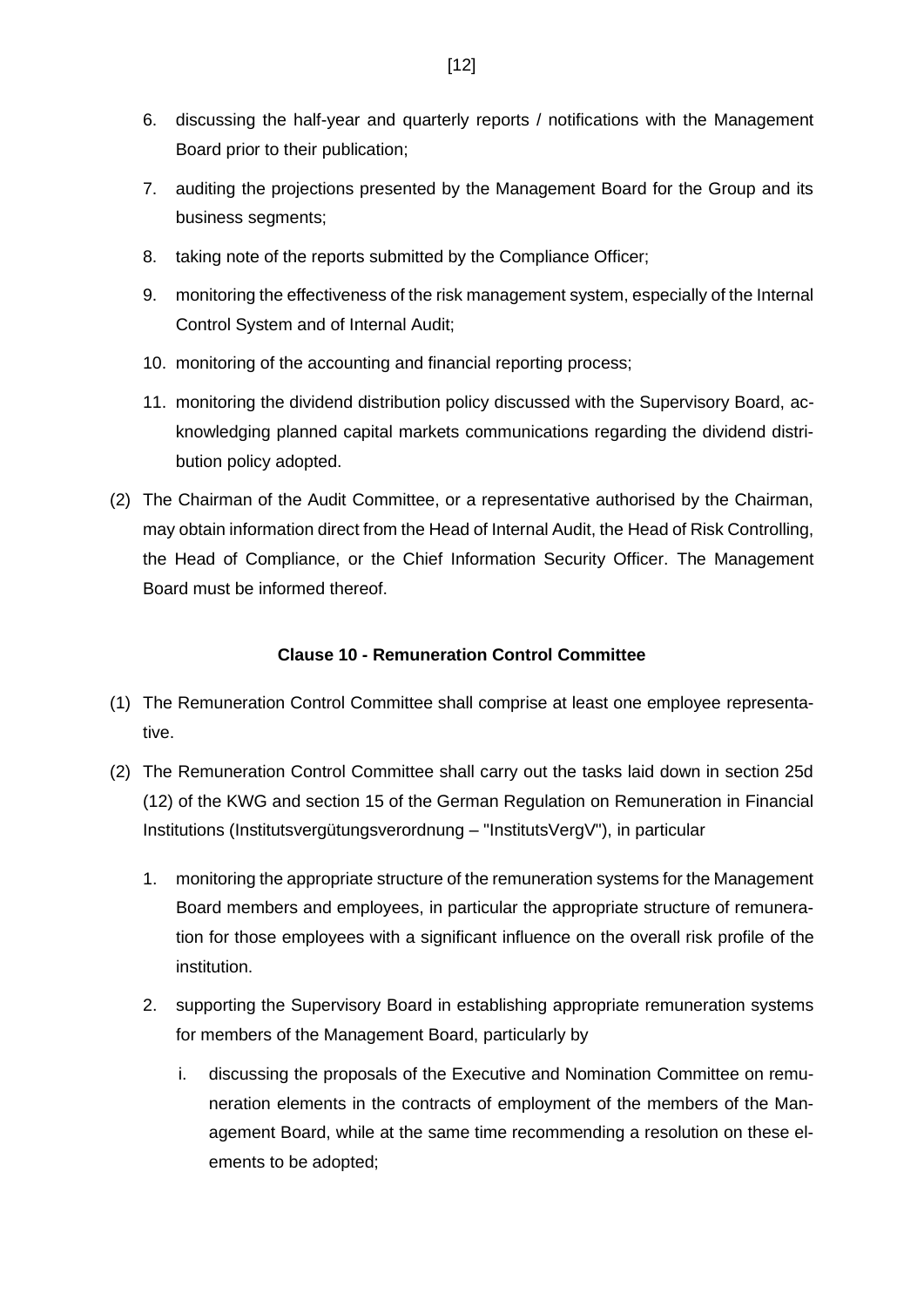- ii. preparing the Supervisory Board resolutions regarding the determination of the aggregate amount of variable remuneration as defined by section 45 (2) sentence 1 no. 5a of the KWG while taking into consideration section 7 of the InstitutsVergV, as well as resolutions regarding the remuneration of the Management Board members, in particular for the establishment of appropriate remuneration parameters, for the measurement of contributions to earnings, for the determination of payment and deferral periods including the conditions for a full forfeiture or partial reduction of the variable remuneration, taking into consideration in particular the impact of said resolutions on the risks and risk management of the Company, in order to serve the long-term interests of shareholders, investors and other stakeholders, as well as the public interest;
- iii. reviewing regularly and at least annually, whether the decisions arrived at by the Supervisory Board concerning the points named under (i) and (ii) are still appropriate;
- 3. supporting the Supervisory Board in monitoring the appropriate establishment of the remuneration systems for the Bank's employees. One of the particular tasks of the Remuneration Control Committee is to review on a regular basis, but at least once a year, if the aggregate amount of the variable remuneration within the meaning of section 45 (2) sentence 1, no. 5a of the KWG under consideration of section 7 of the InstitutsVergV has been determined and if the established principles for the measurement of remuneration parameters, contributions to earnings and payment and deferral periods – including the conditions for a full forfeiture or partial reduction of the variable remuneration – are appropriate;
- 4. supporting the Supervisory Board in monitoring the proper inclusion of internal control and all other key divisions in the establishment of the remuneration systems.

Within the framework of fulfilling its responsibilities, the Remuneration Control Committee evaluates the effects of the remuneration systems on the Group's risk, capital and liquidity situation and ensures that the remuneration systems are in line with the business strategy aimed at the sustainable development of the institution, the risk strategies derived from the business strategy, and the remuneration strategy at Bank and Group level.

(3) The Remuneration Control Committee shall take delivery of the reports prepared by the units specified in the InstitutsVergV (including those submitted by the Remuneration Officer). The Remuneration Control Committee decides on the intervals for preparing the remuneration control report drafted by the Remuneration Officer. The Remuneration Control Committee shall also work with the Risk Committee. It may consult external advisers who are independent from the Management Board and the Company.